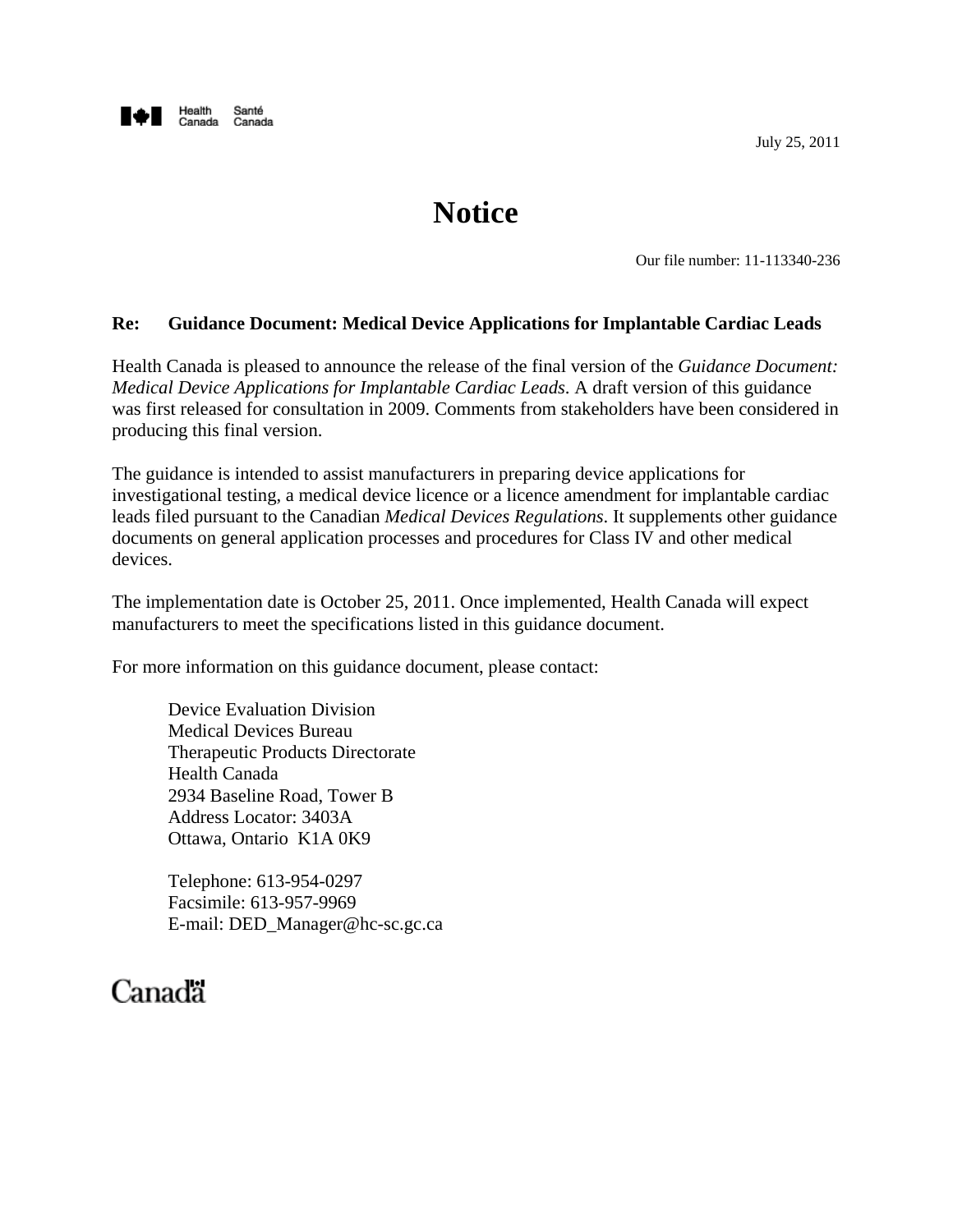

# **GUIDANCE DOCUMENT**

Medical Device Applications for Implantable Cardiac Leads

 Published by authority of the Minister of Health

| Date Adopted          | 2011/07/25 |
|-----------------------|------------|
| <b>Effective Date</b> | 2011/10/25 |

**Health Products and Food Branch**

Canada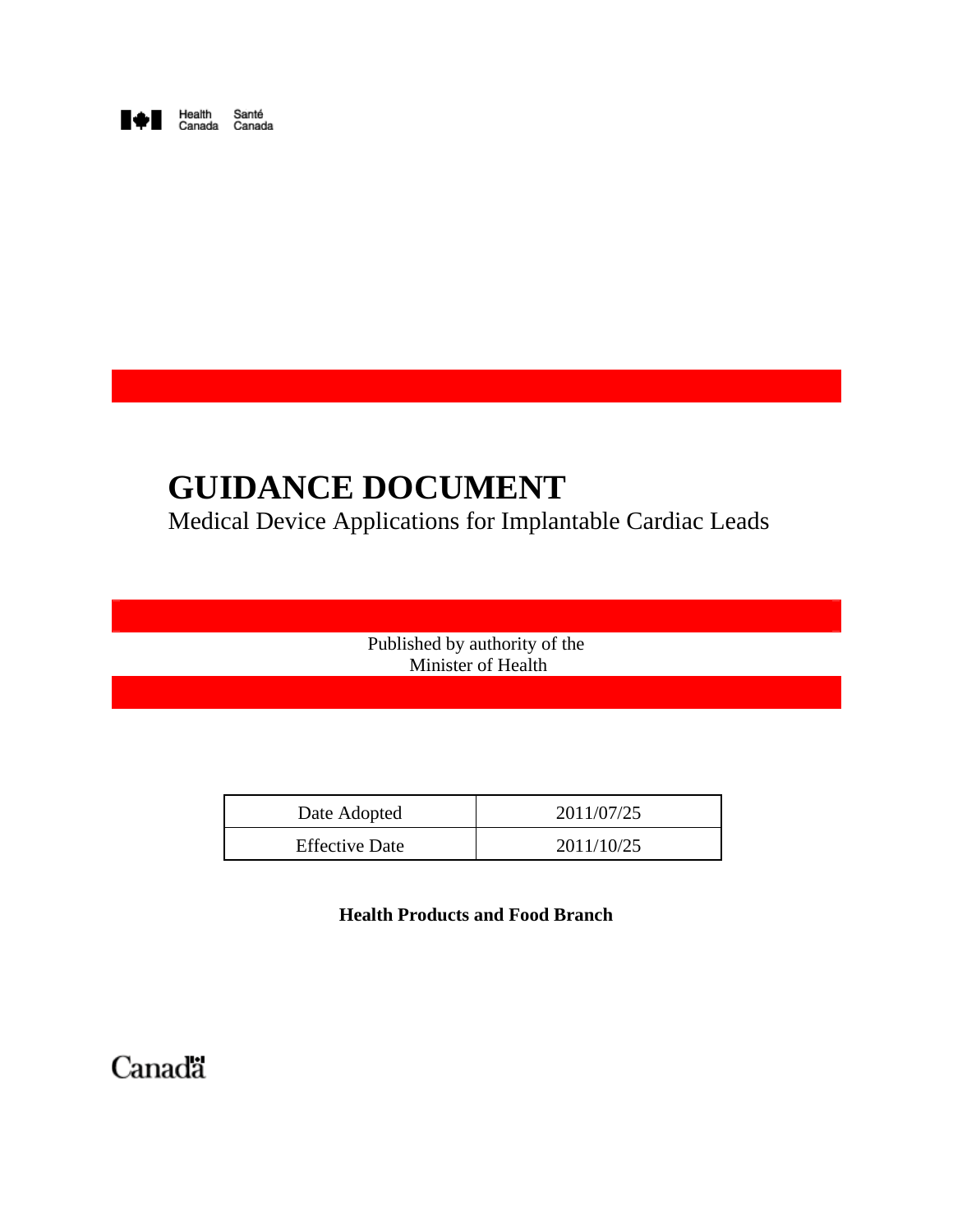© Minister of Public Works and Government Services Canada 2011

*Également disponible en français sous le titre :* **Ligne directrice - Demandes relatives aux sondes cardiaques implantables**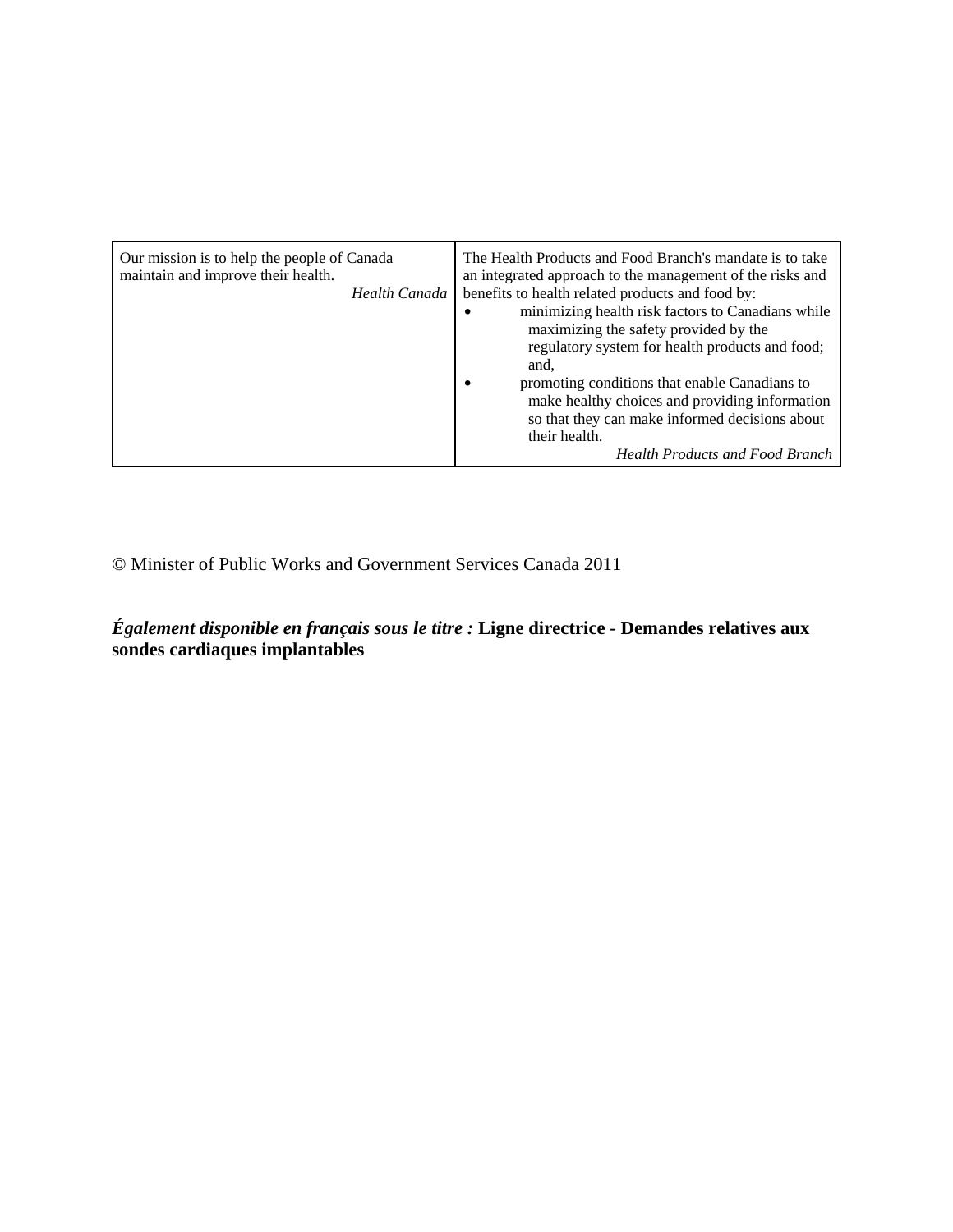# **FOREWORD**

Guidance documents are meant to provide assistance to industry and health care professionals on how to comply with governing statutes and regulations. Guidance documents also provide assistance to staff on how Health Canada mandates and objectives should be implemented in a manner that is fair, consistent and effective.

Guidance documents are administrative instruments not having force of law and, as such, allow for flexibility in approach. Alternate approaches to the principles and practices described in this document *may be* acceptable provided they are supported by adequate justification. Alternate approaches should be discussed in advance with the relevant program area to avoid the possible finding that applicable statutory or regulatory requirements have not been met.

As a corollary to the above, it is equally important to note that Health Canada reserves the right to request information or material, or define conditions not specifically described in this document, in order to allow the Department to adequately assess the safety, efficacy or quality of a therapeutic product. Health Canada is committed to ensuring that such requests are justifiable and that decisions are clearly documented.

This document should be read in conjunction with the accompanying notice and the relevant sections of other applicable guidance documents.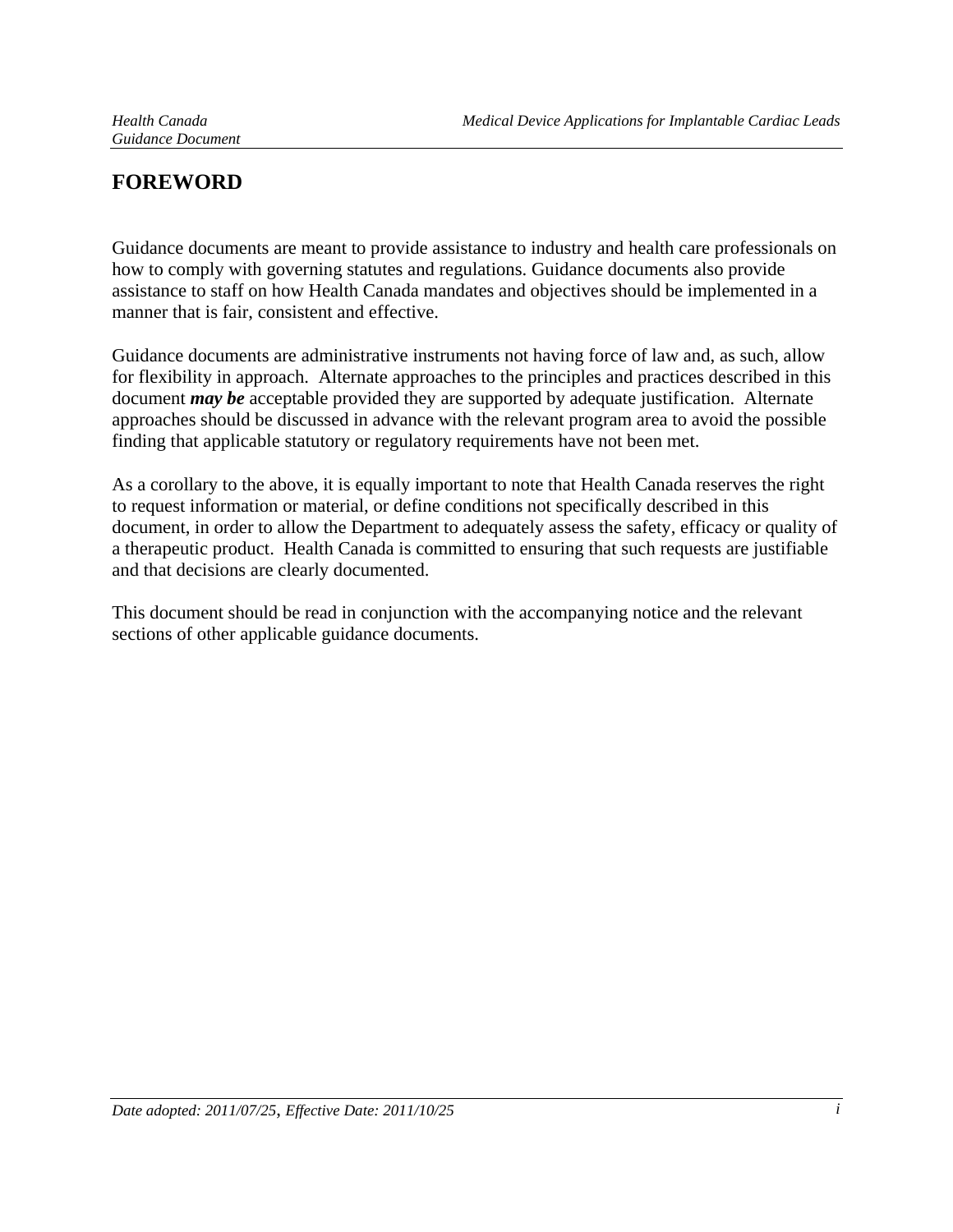# **TABLE OF CONTENTS**

| 1.0 |     |  |
|-----|-----|--|
|     | 1.1 |  |
|     | 1.2 |  |
|     | 1.3 |  |
|     | 14  |  |
|     |     |  |
|     | 2.0 |  |
|     | 2.1 |  |
|     | 2.2 |  |
|     | 2.3 |  |
|     | 2.4 |  |
|     | 2.5 |  |
|     | 2.6 |  |
| 3.0 |     |  |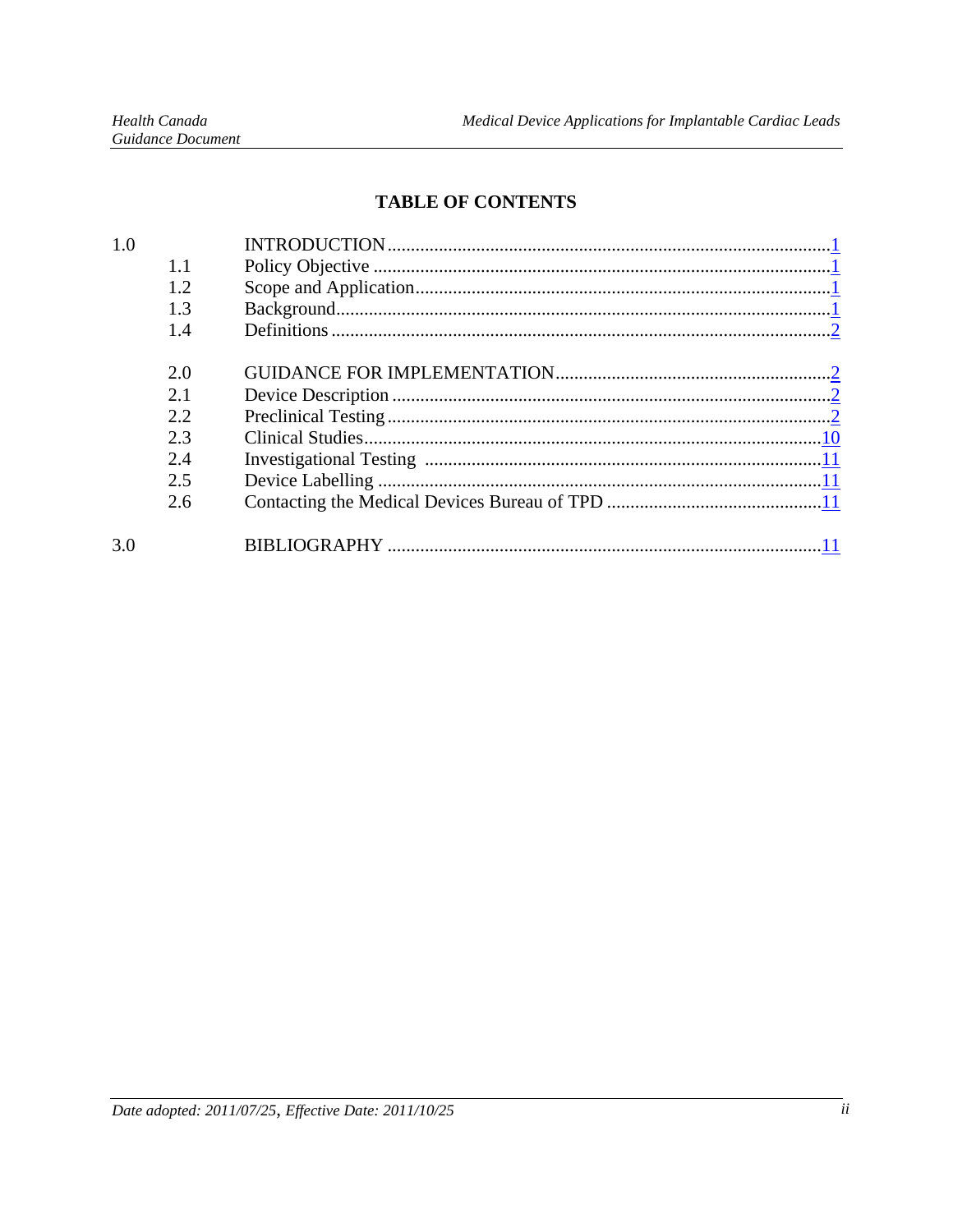## **1.0 INTRODUCTION**

#### **1.1 Policy Objective**

To clarify the information necessary to satisfy the requirements of the Canadian *Medical Devices Regulations* (Regulations) as they pertain to an application for an investigational testing authorization, a device licence or a licence amendment for implantable cardiac leads in order to facilitate access to these therapeutic products.

#### **1.2 Scope and Application**

This guidance document applies to applications for an investigational testing authorization, a device licence or a licence amendment and is intended to be used by manufacturers of permanent endocardial (transvenous) leads with active or passive fixation mechanisms (hereafter referred to as implantable cardiac leads). These are Class IV devices that are usually implanted in the right atrium, right ventricle or cardiac veins (left ventricle) for detection of heart signals and to deliver pacing and defibrillation therapy. The document is not intended to provide guidance for epicardial (myocardial) leads, temporary leads or external (electrocardiography or defibrillator) leads.

The document provides specific guidance for bench testing, biocompatibility, biostability, animal and clinical studies of cardiac leads. It is intended to supplement the guidance available on general application processes and procedures for Class IV and other medical devices (see Bibliography).

Where there are discrepancies between the Regulations and the standards referenced herein, the Regulations apply.

#### **1.3 Background**

A number of international standards were consulted in the development of this document and are useful references for manufacturers who are preparing applications for an investigational testing authorization, a device licence, or a licence amendment for implantable cardiac leads. Specifically, manufacturers are referred to ISO 14708-1 and ISO 14708-2 for general guidance on labelling and validation of testing in support of packaging, recommended storage conditions and resistance to damage during transport and handling.

As a guidance, this document represents Health Canada's current thinking on the information needed to support an application for an investigational testing authorization, a device licence, or a licence amendment for cardiac leads. An alternative approach may be used if such approach satisfies the requirements of the Regulations, and should be discussed with the Medical Devices Bureau prior to filing an application.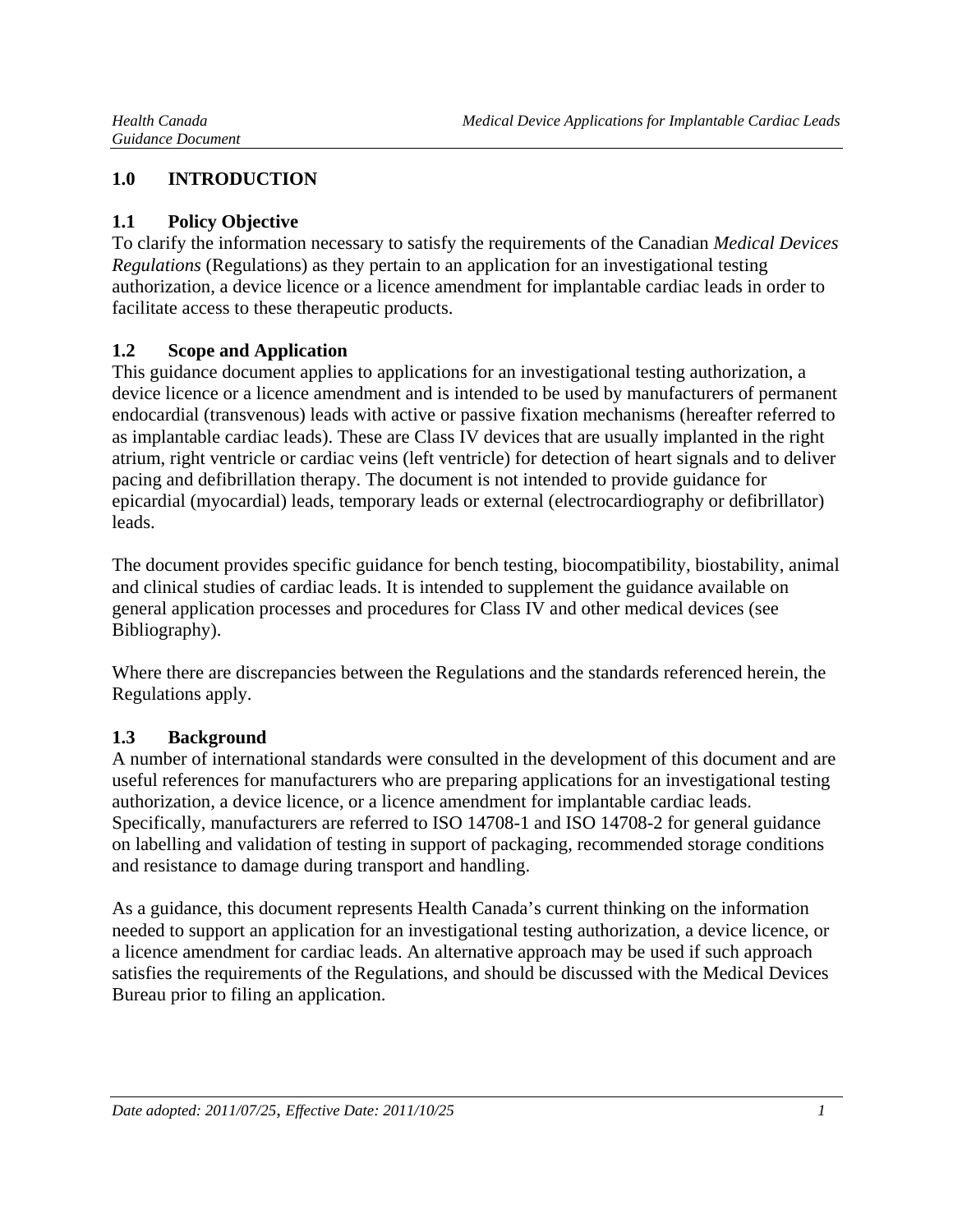## **1.4 Definitions**

**Central Cardiovascular System**- means the heart, pericardium, pulmonary veins, pulmonary arteries, cardiac veins, coronary arteries, common carotid arteries, cerebral arteries, brachiocephalic artery, aorta, inferior and superior vena cava, renal arteries, iliac arteries and femoral arteries.

**Pulse Generator** - means an implantable pacemaker, defibrillator or cardioverter/defibrillator. The pulse generator consists of a battery and electronic circuitry controlled by firmware. Particular models in combination with leads can sense the electrical and/or mechanical activity of the heart and delivery therapy in the form of electrical pacing pulses or defibrillation shocks.

**Pulse Generator System** - consists of the pulse generator, the lead or leads that electrically connect to the pulse generator and the interface between the lead/pulse generator combination and the patient. The system senses heart electrical activity and delivers therapy in the form of low energy pulses or higher energy shocks.

**Implantable Cardiac Lead** - a device consisting of a lead body containing insulated conductors, electrodes and connectors which carry electrical signals between the pulse generator and electrodes implanted in the heart for the treatment of arrhythmias.

## **2.0 GUIDANCE FOR IMPLEMENTATION**

The following information is to be provided in an application for an investigational testing authorization, a device licence, or a licence amendment for implantable cardiac leads.

#### **2.1 Device Description**

A general description of the implantable cardiac lead should be provided, including its principles of operation and the materials used in its manufacture, construction and packaging. Include illustrations of the device and its internal components in the form of diagrams, photographs or drawings. Design specifications which distinguish one model from another, electrode configurations (pace/sense and defibrillator), cardiac attachment mechanisms and descriptions of the geometry, dimensions and surface areas of the electrodes should also be included.

## **2.2 Preclinical Testing**

The following sections outline recommended tests to be performed for a new implantable cardiac lead. It is possible that additional testing may be required based on the specific nature of the lead. It is also possible that some testing will not be necessary. It is the responsibility of the manufacturer to determine validation tests appropriate for each device and to formulate a comprehensive testing strategy to ensure that safety and effectiveness objectives are met.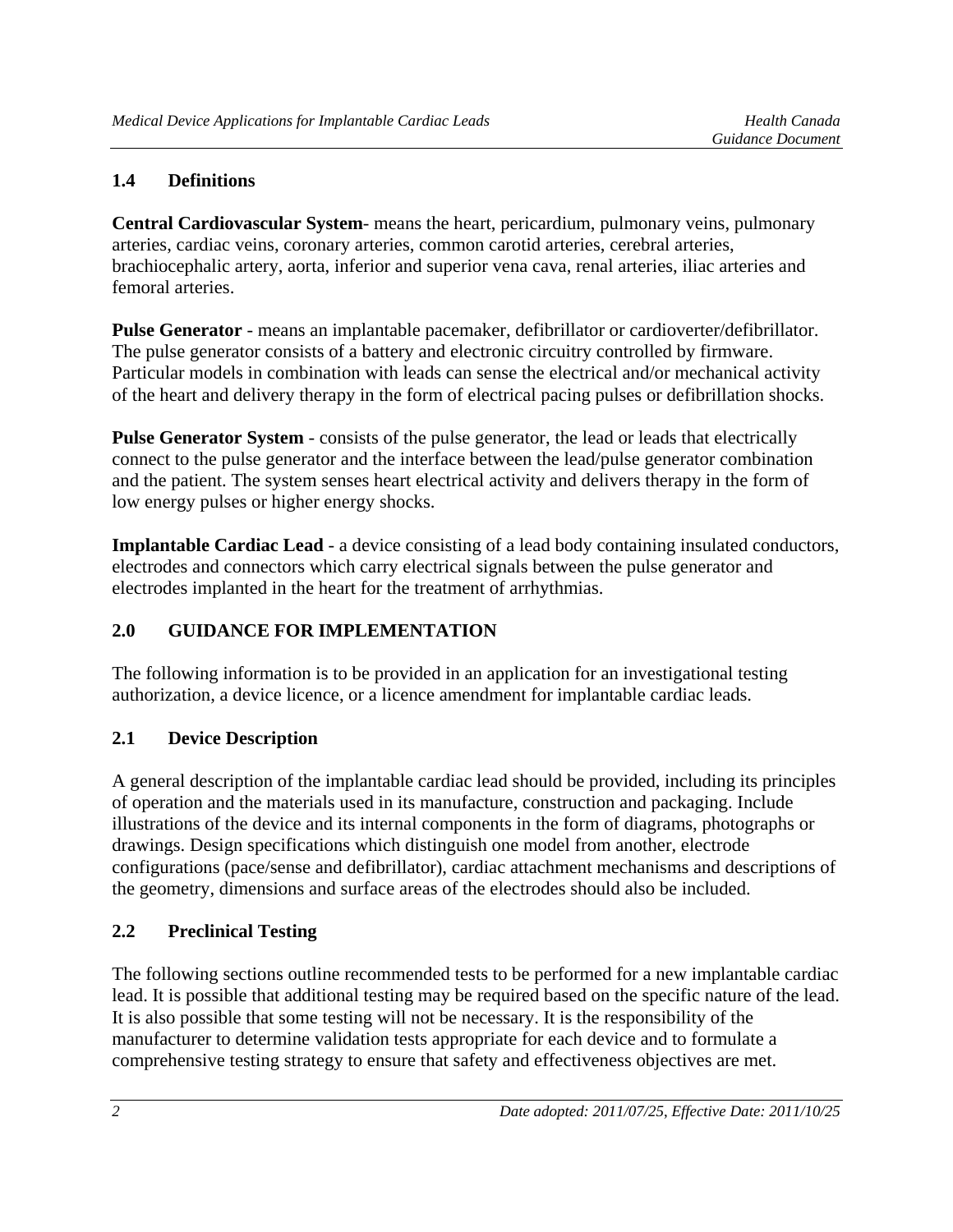| Health Canada     |
|-------------------|
| Guidance Document |

Bench testing should verify that the lead meets acceptable electrical and mechanical specifications and that the performance and integrity of the lead remains acceptable after storage, handling, transport, repeated sterilization and shelf life aging.

# **i) Biological Effects**

Biocompatibility testing should be conducted in accordance with the standard, ISO 10993 "Biological Evaluation of Medical Devices." ISO 10993 is an overall guidance document for the selection of tests enabling evaluation of biological responses relevant to the safety of medical devices and materials (also refer to "Preparation of a Premarket Review Document for Class III and Class IV Device Licence Applications").

Validation testing is required to ensure that parts of the lead in contact with body fluids do not release unacceptable amounts of particulate matter. It is recommended that testing be carried out according to Section 14.2, ISO 14708-1.

# **ii) Bench Testing**

Bench testing should be conducted using acceptable protocols and statistically valid numbers of sterilized components, assemblies, and/or complete devices Test procedures can be documented in the test summaries or cited if carried out according to international standards recognized by Health Canada (see "Recognition and Use of Standards under the *Medical Devices Regulations*"). A rationale for the use of internal protocols and/or other standards should be provided. Protocols should include objectives, the scope of the testing in terms of the range of products to be marketed, test procedures, rationales for test designs, test requirements/acceptance criteria, results and a description of the analyses used to draw conclusions. The testing results should be reported in a statistically meaningful format [for example (e.g.) sample selection, range of values, mean, standard deviation, 95% confidence limits and statistical p-values for comparative studies, etc.]. Test failures and deviations from protocols should be investigated and documented along with corrective activities taken, such as manufacturing changes and quality control measures (where applicable), to assure product safety and effectiveness.

Animal and/or clinical data may be required in addition to bench testing for device licensing where there are reductions in lead diameter, where novel device features or functions are added, or where new indications are introduced, especially when these changes impact the clinical performance of the device.

# *A) Environmental and Sterilization Testing*

**Sterilization:** Validation testing should be provided that supports the adoption of device sterilization methods that conform with recognized ISO standards.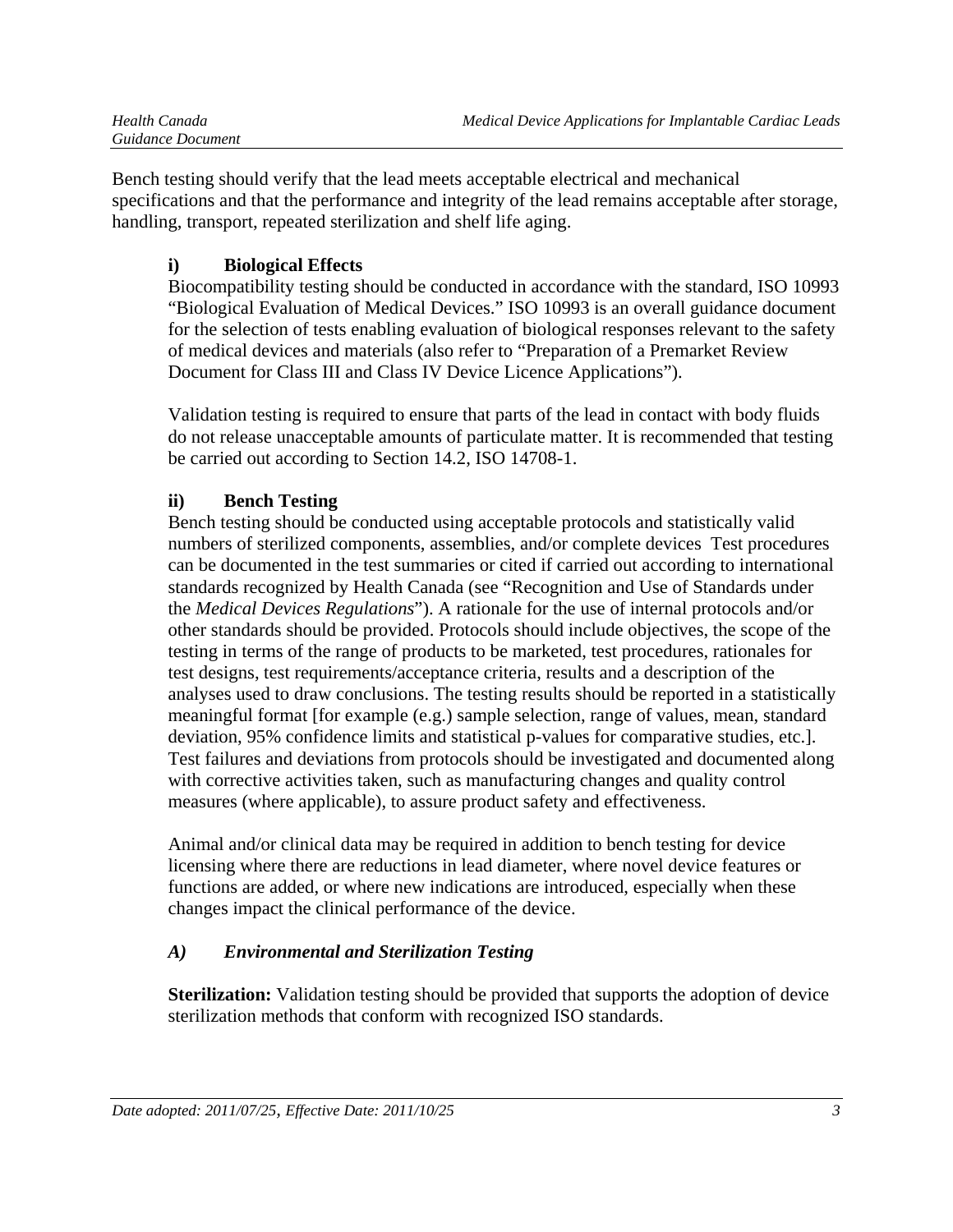**Conditioning:** If it is possible that test outcomes will be affected by sterilization and physiologic conditions, test leads should be conditioned prior to testing by exposure to the maximum number of allowable sterilization cycles and to simulated physiological conditions, e.g. prolonged incubation in a saline bath (9 grams of sodium chloride (NaCl) per litre) at body temperature (37°C).

**Storage/Transportation Testing of Lead and Packaging:** The lead and lead packaging should be subjected to simulated shipping and storage conditions (thermal challenge, drop testing, stacking in vehicles, loose load vibration and vehicle vibration), and tested for sterility and retention of electrical and mechanical specifications. If damage caused by freezing, for example, is not immediately apparent, then special temperature indicators may be required in the packaging.

**Shelf Life of Electrical and Mechanical Specifications:** A shelf life study demonstrating retention of the device's electrical and mechanical specifications and the device packaging specifications over the course of the shelf life claimed by the manufacturer on device labels should be provided. The use of accelerated shelf life study techniques may be considered sufficient for common materials and packaging.

# *B) Lead Connector Testing*

Leads are connected to pulse generators or defibrillators by lead connectors or adaptors. It is recommended that connectors intended to join leads to implantable pulse generators or defibrillators comply with Health Canada's currently recognized standards ISO 5841-3 (IS-1 Connectors), ISO 11318 (DF-1 Connectors), and ISO 27186 (IS-4 and DF-4 Connectors). Equivalent validation testing is required in support of adaptors. Testing should encompass requirements for insertion and withdrawal forces, electrical isolation, current carrying capacity of defibrillator lead connectors and deformation due to set screws.

# *C) Electrical Testing*

Finished product samples or appropriate assemblies should be selected for testing. It is recommended that specimens be preconditioned by subjecting them to conditions simulating the physiological environment (e.g., by soaking in a preconditioning saline bath at 37°C for 10 days).

**Insulation Integrity and Tensile Force Test:** Insulation integrity and tensile force testing verifies that the leads are capable of withstanding tensile forces occurring after implantation, without fracture of any conductors or joints or breaching of any functional electrical insulation. Testing should be carried out in accordance with the methods and test flex fixtures described and illustrated in Section 23.3, ISO 14708-2.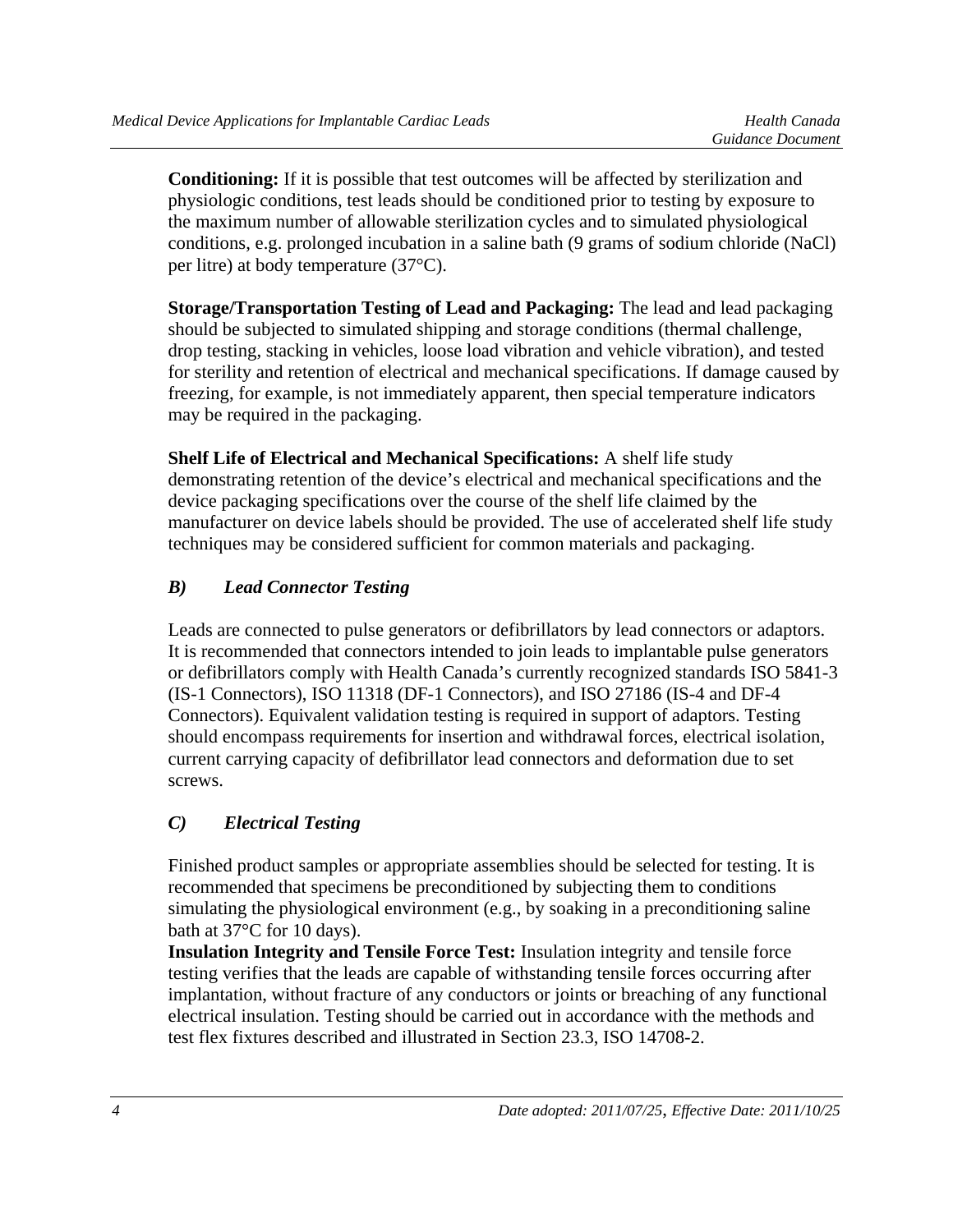**Electrical Continuity:** The electrical continuity of each conduction path should be verified by determining that the DC resistance meets design specifications.

**Magnetic resonance image (MRI) and Electromagnetic Interference (EMI) Compatibility:** Where claims are made regarding MRI or EMI compatibility or conditional use (e.g., with MRI or diathermy), this should be specified in the labelling and test data should be provided to support these claims.

**Lead Electrical Characteristics:** Validation testing should be provided to demonstrate that values for the lead conductor resistance, pacing impedance and sensing impedance, measured in accordance with the methods described in Section 6.2 of ISO 14708-2, are within the ranges of values stated by the manufacturer in the documentation accompanying the lead.

**Polarization Characterization Test:** Where claims are made regarding lead polarization, data from bench testing should be provided to support these claims. Where lead tip design incorporates a novel design feature (such as a new surface coating), data should be provided that compare polarization characteristics to licensed models. Testing should use fully assembled leads for a range of pulse scenarios (varying amplitudes and durations).

## *D) Mechanical Testing*

**Dimensional Testing:** The dimensional characteristics of the sterilized final product should meet the manufacturer's product dimensional specifications (including overall shape where this is the primary means of fixation).

**Composite Lead Tensile Strength:** The manufacturer should verify that the overall tensile strength of the completed lead meets specifications (lower 95% confidence bound). Although it is recognized that distal components may require less tensile strength than proximal components, a five Newton load (5 N) is often used as a minimum benchmark for acceptability. Leads should be soaked in saline at 37°C for 10 days prior to testing to reproduce any influence that body fluids might have on the lead joints and materials after implantation. For more complex leads with multiple connectors (e.g. a defibrillator lead with a trifurcation boot) it may be necessary to subject distal and proximal components of the lead to separate pull tests to validate the strength of each bond, joint, etc, in the lead. Acceptance may be based upon the absence of separation and breakage in crimp and weld joints which can be verified by visual examination and mechanical and electrical testing. The lead should meet specifications and should not exhibit permanent elongation greater than 5%.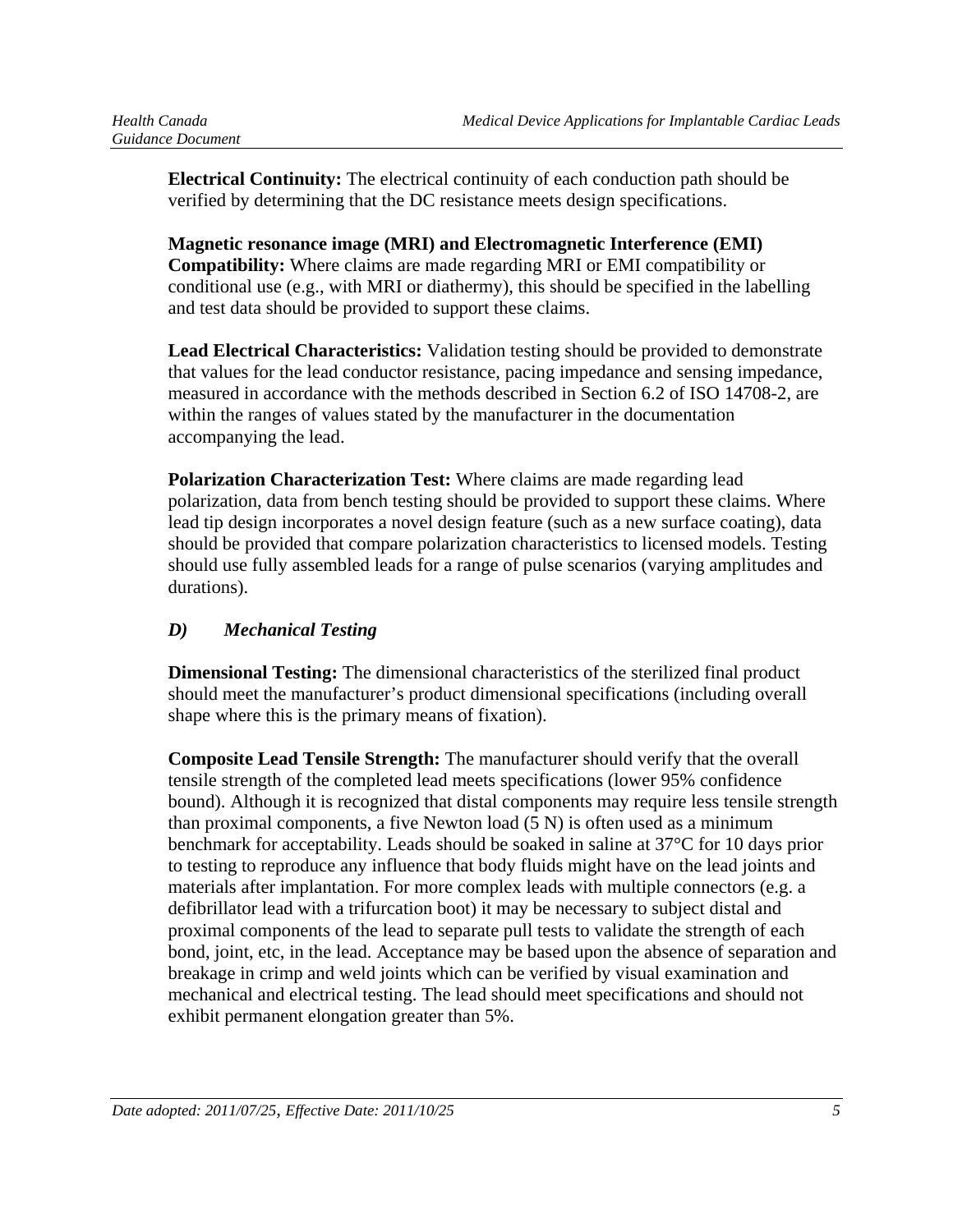**Torsional Strength Test:** The manufacturer should provide test data demonstrating that an appropriate number of turns or magnitude of torque in both clockwise and counterclockwise directions with tip fixed can be applied to the lead without inducing any mechanical or electrical failure. The test data should describe the acceptance criteria and provide clinical justification for the criteria used.

#### **Fatigue Strength and Flex Life Test of Conductor and Conductor-Connector**

**Assembly:** The fatigue test validates the lead's ability to withstand post-implantation flexural stresses without conductor fracture. Test procedures are designed to evaluate unique uniform flexible lead segments and the lead segments joined to the connectors. Prior to testing, the leads or lead components are preconditioned as fully assembled and shipped product. Testing should be carried out using the methods and test flex fixtures described and illustrated in Section 23.5, ISO 14708-2.

Note that the accelerated tests referenced above are designed to simulate conductor fatigue and not insulation fatigue. *In vivo* testing may be required to support the stability of new insulation materials.

Note that the fatigue testing referenced above may not sufficiently represent worst-case fatigue scenarios. Fatigue testing that approximates flexural stresses on lead segments at critical anatomic zones (e.g. pocket, subclavian, lead tip, etc) during implantation and 10 year simulated life (e.g., 400 million cycles) may be required for new leads with little to no clinical history or leads with reduced diameters, new functions, or new indications.

**Corrosion Resistance:** The manufacturer should demonstrate that corrosion resistance of conductors and electrode materials meet device specifications. There should also be evidence provided that confirms adequate resistance to crevice and pitting corrosion for lead connector contacts. A rationale for the test method used should be provided. Validation should also address concerns with regard to corrosion caused by current leakage and current pulsing. It is recognized that sustained (long-term) direct currents from implanted electrodes may cause electrode corrosion.

**Leak Test and Insulation Integrity (Pressure) Test:** For leads that are sealed at the distal end, the manufacturer should verify that the lead is leak-proof after conditioning the lead by immersion in saline at 37°C under physiological pressure for a minimum period of 10 days. Where some leakage is permitted, testing should demonstrate that device function and accessory compatibility (such as use of guidewire or stylet in the lumen) is not compromised. A rationale for the test method selected and test acceptance criteria should be provided.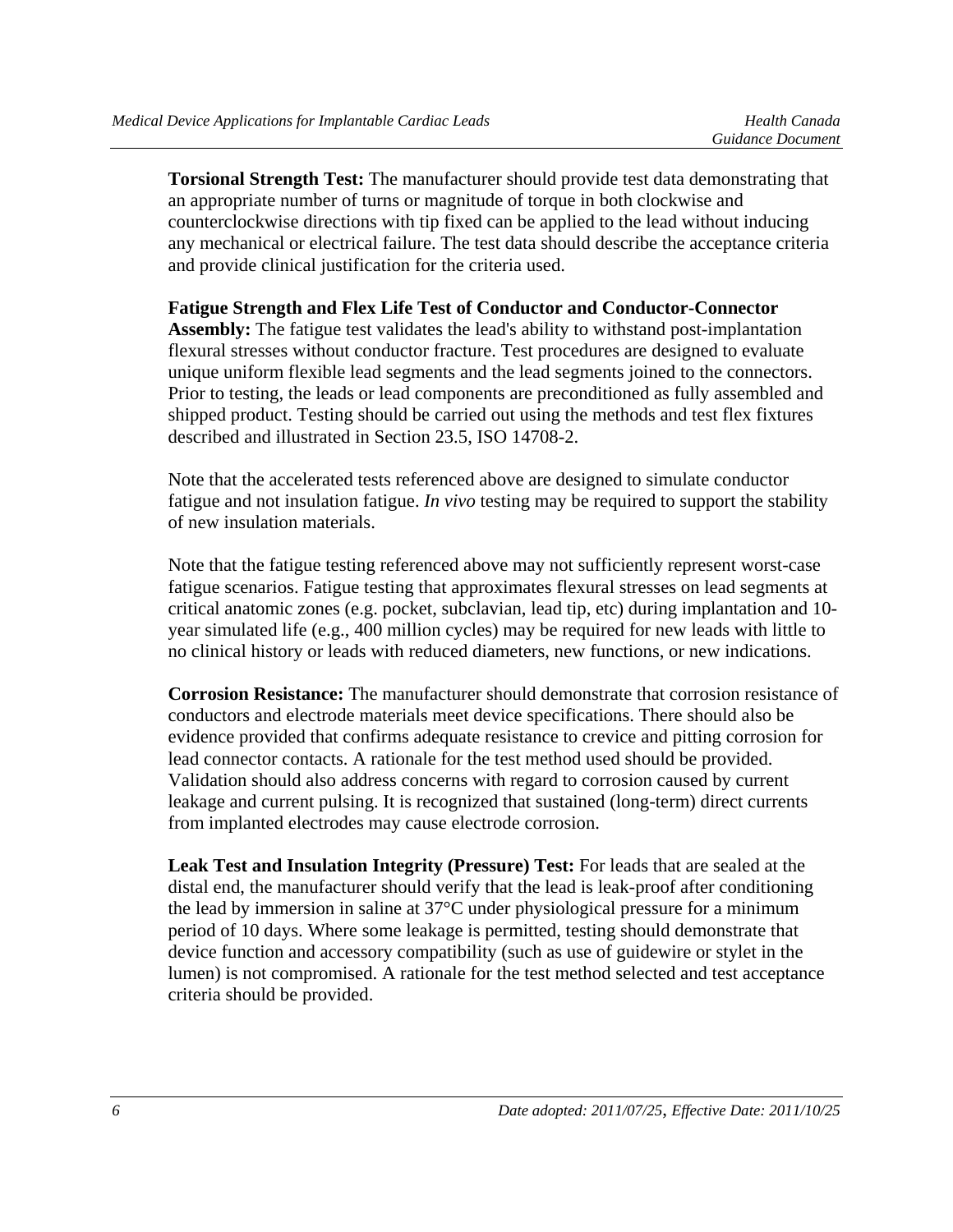**Lead Tip Pressure and Stiffness Test:** Data should be provided to demonstrate that the lead tip pressure against the heart or vessel walls is within acceptable clinical limits. The maximum pressure that the lead tip can exert should be determined.

**Lead Deliverability:** The deliverability of the lead should be verified through simulation testing using representative anatomic models. Device deliverability may be sufficiently demonstrated through animal studies.

**Accessory Compatibility Test:** Test data should be provided to ensure that the amount of force required to insert and withdraw stylets and/or guidewires that aid in lead placement meets the manufacturer's specifications. Additionally, a stylet should not damage the lead body after multiple insertions simulations, when using a worst-case lead configuration. It is recommended that the manufacturer also verify that the lead passes through its introducer without bond delamination or insulation damage.

**Anchoring (Suture) Sleeve Performance Test:** Ensure that the anchoring sleeves, provided premounted or as accessories, securely attach the lead when used according to the instructions for use. Sleeves should move freely on the lead body until secured, should provide adequate retention when secured, and should not damage the lead after securing the lead to tissue.

**Devices With Active Fixation Design:** Test data should be provided to demonstrate that the active fixation feature can be extended and retracted an adequate number of times when exposed to anticipated clinical usage. The number of revolutions required to extend and retract a helix should be tested to ensure it meets the design specifications. The manufacturer should examine the response of the system to over-torquing (e.g. rotating two to three times the number of terminal pin rotations). The integrity of the helix seal should also be validated.

# *E) Drug Eluting Leads*

A drug eluting component may be placed at the distal tip of the lead or on an electrode to reduce post-implantation local inflammatory reactions in order to reduce peak pacing thresholds and increase pulse generator battery life. The following information should be provided for drug eluting leads:

**Drug Identification and Quantification:** Identify the drug substances and provide the brand or trade names of their corresponding drug products, and Drug Identification Numbers (DIN). Alternatively, provide the name and address of the drug substance supplier (DMF number) and drug product manufacturer, as well as an attestation that the drug substance complies with a Schedule B pharmacopeial standard or monograph. Provide supporting data indicating the maximum quantity of the active ingredient that could be provided with the lead.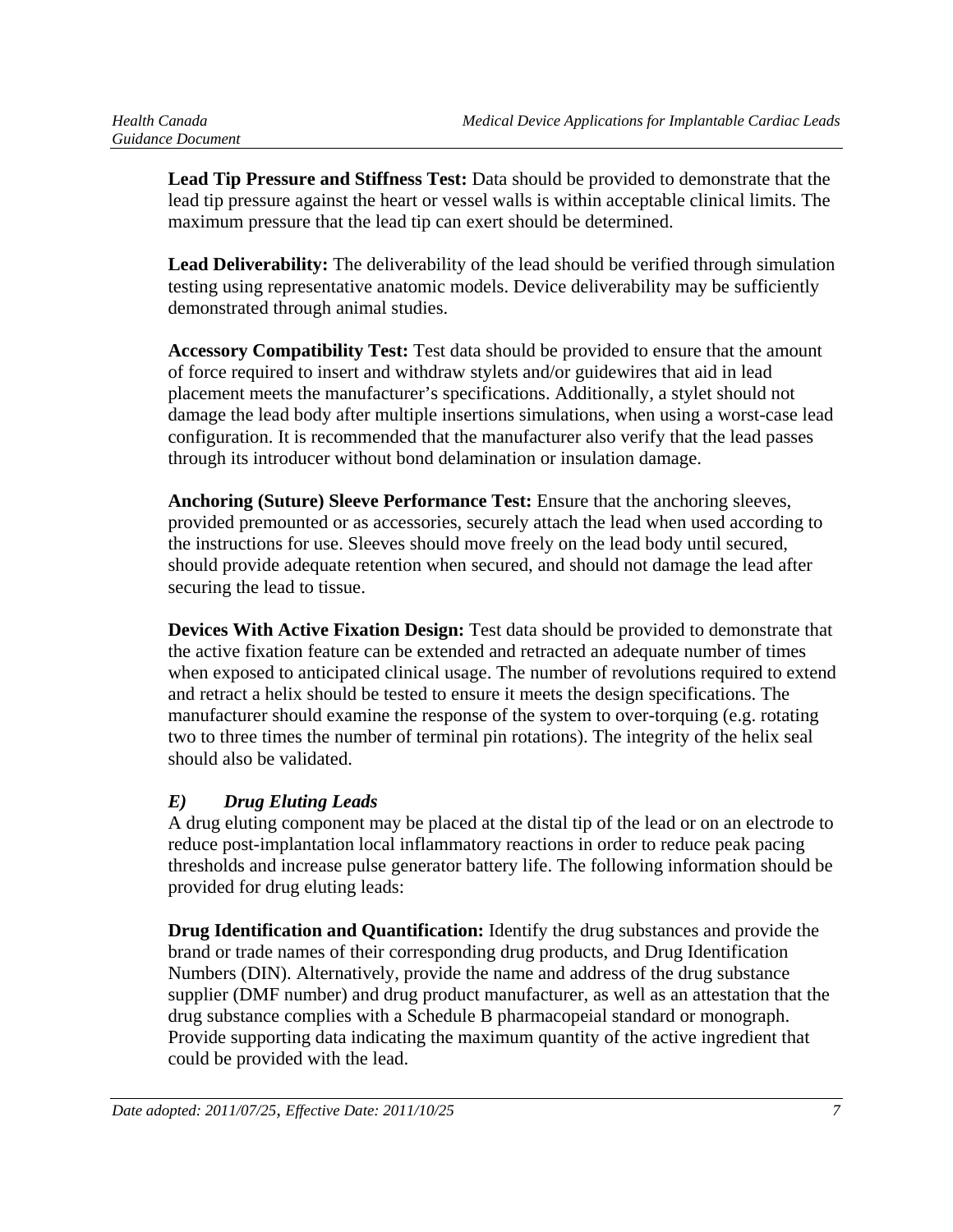*In Vitro* **Elution Test:** Distal subassemblies containing the drug eluting component should be immersed in an appropriate physiologic, or non-physiologic, solution and analyzed at periodic intervals. The amount of drug eluted over time should be quantified and reported.

**Shelf Life Test/Drug Stability:** Using aged leads, the manufacturer should verify that the drug composition and quantity will remain stable over the device's intended shelf life.

**Drug Matrix Swelling:** Drug matrix and housing materials should be tested for the degree of swelling over time. The housing material, if different from the insulation material, should be examined for biocompatibility and evidence of degradation.

NOTE: Where new drugs that do not have substantial past clinical experience are introduced into a cardiac lead, additional requirements may apply. In this case, please contact the Medical Devices Bureau of TPD for clarification on the applicable requirements.

#### **iii) Animal Studies**

Preclinical animal studies, performed using Good Laboratory Practices, are recommended to provide supporting evidence of the safety and effectiveness of the implantable lead in humans. These studies are intended to verify the handling characteristics, structural integrity, electrical performance (pacing threshold, sensing threshold, and/or defibrillation threshold), mechanical performance and biocompatibility and biostability of the fully assembled lead. Sufficient numbers of leads should be implanted into animals to draw clear conclusions. Electrical data should confirm satisfactory lead position, attachment and performance. Any specific testing required to verify novel device features should also be performed. Device failures that are detected during testing should be fully discussed. The discussion should include corrective activities.

Although the canine model is frequently used to evaluate pacemaker leads, the choice of animal models is the responsibility of the manufacturer. The appropriateness of animal models chosen should be explained and justified. The lead should be studied at implantation and at appropriate time intervals therafter. Leads with new insulation materials or new designs may require follow-up periods of six months or longer. The following validation testing is recommended:

**Lead Handling Characterization:** The manufacturer should report lead handling characteristics, procedural success and user observations with regard to the implantation procedure in animals.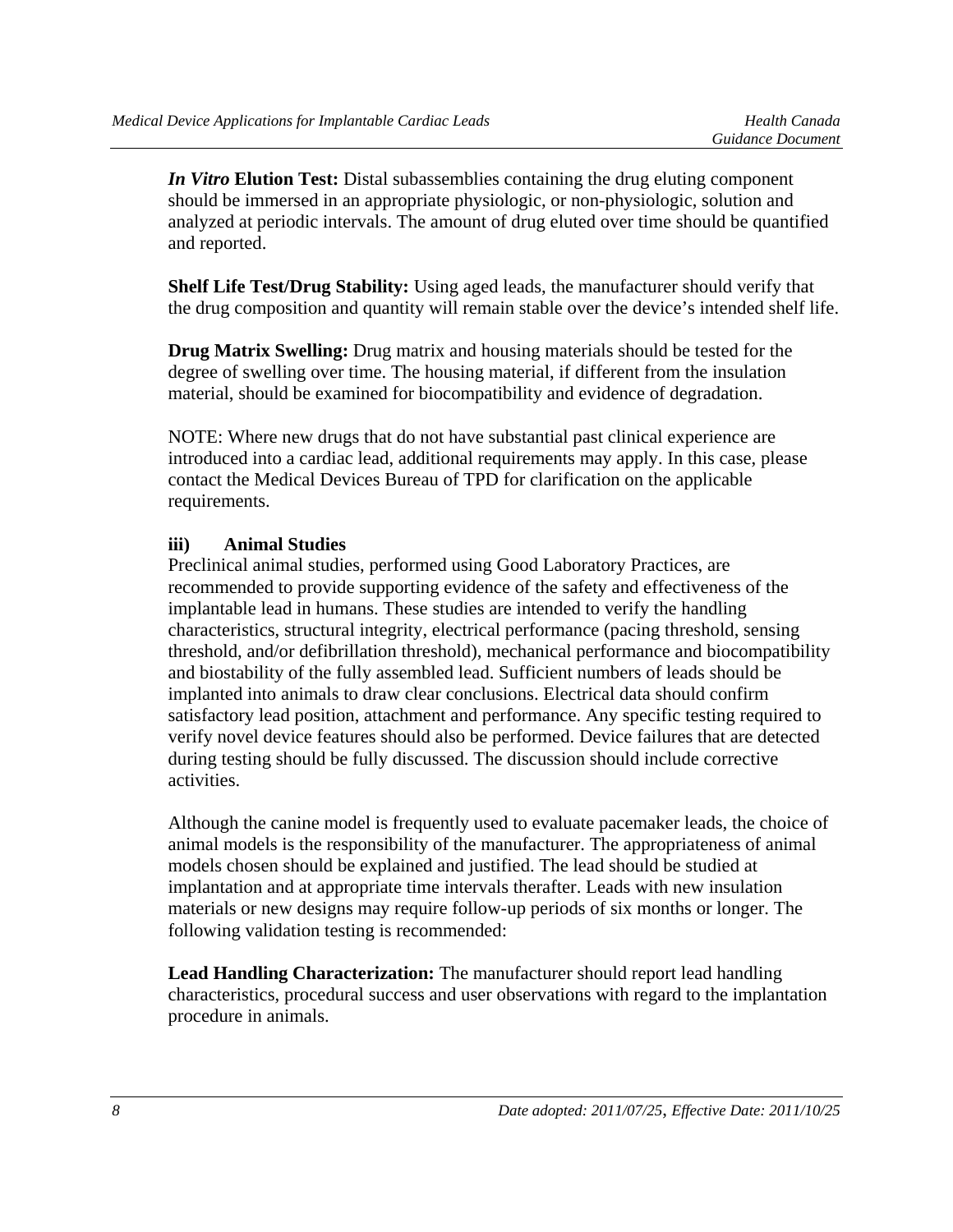**Sensing Performance:** The P-Wave amplitudes for atrial electrodes and R-Wave amplitudes for ventricular leads should be measured following implant and at appropriate intervals. The manufacturer should report pulse generator settings for sensing thresholds. The signal obtained with the lead should not exhibit under- or over-sensing and the signal should be sufficiently stable over prolonged periods of time.

**Pacing Lead Impedances:** Pacing lead impedances should be measured.

**Pacing Performance:** Pacing capture (stimulation) thresholds represent the smallest electrical stimulus required to consistently produce cardiac depolarization. It is recommended that threshold values for atrial leads and ventricular leads should be determined at implantation and at appropriate intervals following implantation.

**Defibrillation Performance:** The defibrillation threshold in joules [J] and impedance in ohms should be measured if the device is designed for cardioversion or defibrillation. The defibrillation threshold (DFT) is the lowest energy value resulting in successful defibrillation. For ventricular leads, this is usually carried out after VF induction using a step-down method starting with a high energy shock, e.g. 30 J, and decreasing by increments, e.g. 5 J, until defibrillation failure.

The testing should be repeated for each shock configuration. Where all possible shock configurations are not assessed, provide a justification as to why no additional testing is required.

**Attachment Stability:** Lead structural integrity and positional stability (resistance to dislodgement) and handling should be assessed by radiography at the time of implantation and in cases of presumptive lead dislodgement. Testing should be performed to ensure that lead functions (sensing, pacing, etc.) and positional stability are not affected by high voltage defibrillation shocks. If a novel fixation feature is present, evidence should be provided that demonstrates that lead extraction is possible when required (e.g., for histology at 60-90 days after implantation).

**Biostability:** Long-term studies may be required to assess the durability of new insulation and other materials. Leads should be excised and examined for biostability and structural integrity indicators including insulation degradation, bond failure and abrasion. Analytical techniques such as scanning electron microscopy (SEM), infrared spectroscopy and stress-strain analysis should be used to document the biostability of the insulation material. Evidence of any bioinstability must be fully discussed.

**Pathology and Histology:** Biocompatibility should be documented via necroscopy and histopathology analysis. Explanted hearts and leads should be excised, examined for lesions or trauma, and preserved for histopathology. Infections should be assessed by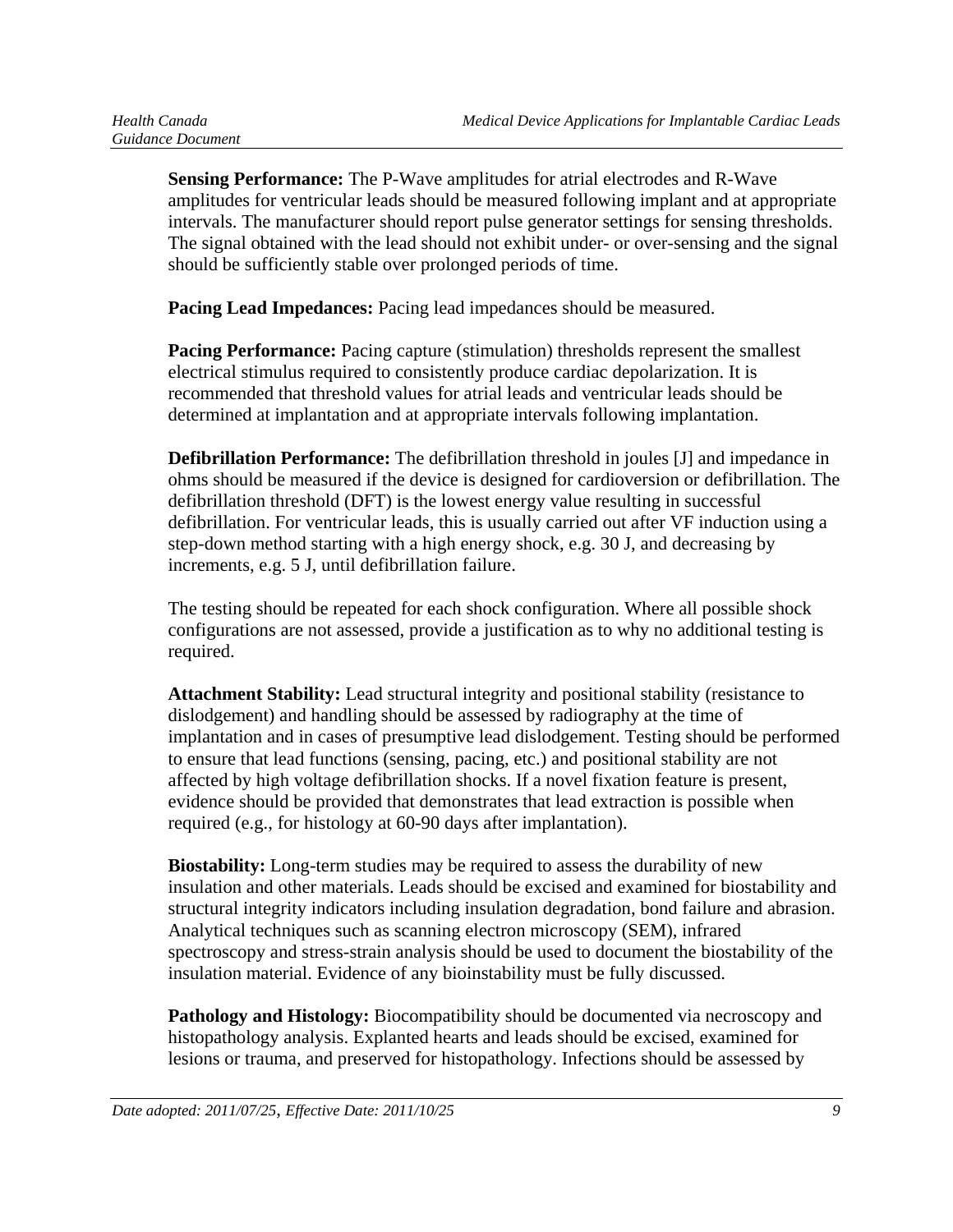culturing and identifying pathogens. A final report should include a summary of autopsy and histology findings for all animals used during the testing as well as the pre-operative condition of each animal and the surgical techniques used.

**Drug Eluting Leads:** In the case of a new drug or new drug carrier, the drug eluting components should be tested to characterize the effects on lead performance over time. Appropriate leads, licensed in Canada, should be used as controls in studies to establish comparative threshold and sensing, comparative battery longevity and comparative fibrous tissue encapsulation for new the drug eluting lead tips.

## **2.3 Clinical Studies**

Safety and effectiveness questions associated with minor amendments to currently licensed implantable leads can frequently be resolved with preclinical testing alone. A requirement for clinical testing could arise for new leads with little or no clinical history or leads with new designs, components, functions, or new indications for use. For example, high voltage defibrillation leads remaining unchanged except for modifications to the lead connector may require a post-market clinical study, whereas changes to lead design that result in new therapeutic capabilities may require premarket clinical studies.

Requirements for testing are determined on a case-by-case basis, and the manufacturer is encouraged to contact the Medical Devices Bureau of TPD for advice on how best to proceed in marginal situations.

**Clinical Safety and Effectiveness Requirements:** Clinical effectiveness indicators include implantation success, voltage stimulation thresholds, sensing characteristics and pacing impedances. Defibrillation thresholds and lead impedances should be measured if the device is designed for cardioversion or defibrillation. Several years of patient follow-up data might be required to assess the biostability of a new lead. Clinical safety indicators include adverse events and complications associated with conductor failure, extracardiac stimulation, insulation failure, low or high pacing impedance, loss of capture, sensing problems (loss, over-sensing or undersensing), lead dislodgement, perforation and other lead-related adverse events, including death. Appropriate evaluation methods should be used to establish the safety and effectiveness of drugeluting leads by assessing the role of the drug in improving lead electrical performance.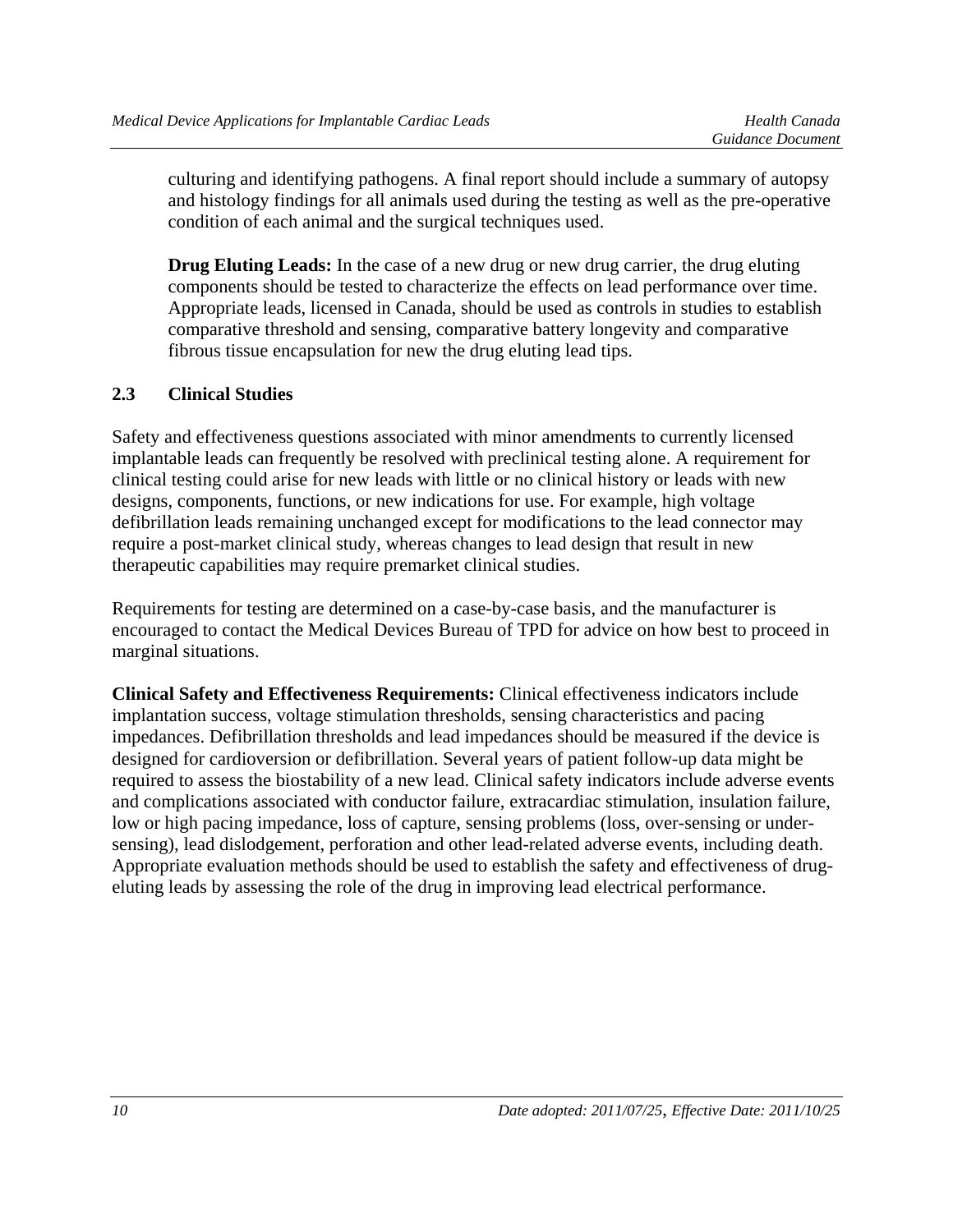#### **2.4 Investigational Testing**

To obtain an investigational testing authorization for a device, manufacturers are referred to the guidance document entitled Preparation of an Application for Investigational Testing - Medical Devices. Other useful information in this regard can be obtained in the following:

• ISO 14155 Clinical investigation of medical devices for human subjects - Good clinical practice

## **2.5 Device Labelling**

In addition to device labelling, provide copies of implant registration cards in conformance with the applicable sections 66 - 68 of the Regulations.

#### **2.6 Contacting the Medical Devices Bureau of TPD**

Device Evaluation Division Medical Devices Bureau Therapeutic Products Directorate Health Products and Foods Branch Health Canada 2934 Baseline Road, Tower B Address Locator: 3403A Ottawa, Ontario K1A 0K9

Telephone: 613-954-0297 Facsimile: 613-957-9969 E-mail: DED\_Manager@hc-sc.gc.ca

## **3.0 BIBLIOGRAPHY**

Preparation of a Premarket Review Document for Class III and Class IV Device Licence Applications V.2

Guidance on How to Complete the Application for a New Medical Device Licence

Guidance for the Interpretation of Section 28 to 31: Licence Application Type

Guidance for the Labelling of Medical Devices under Section 21 to 23 of the *Medical Devices Regulations*

Preparation of an Application for Investigational Testing - Medical Devices